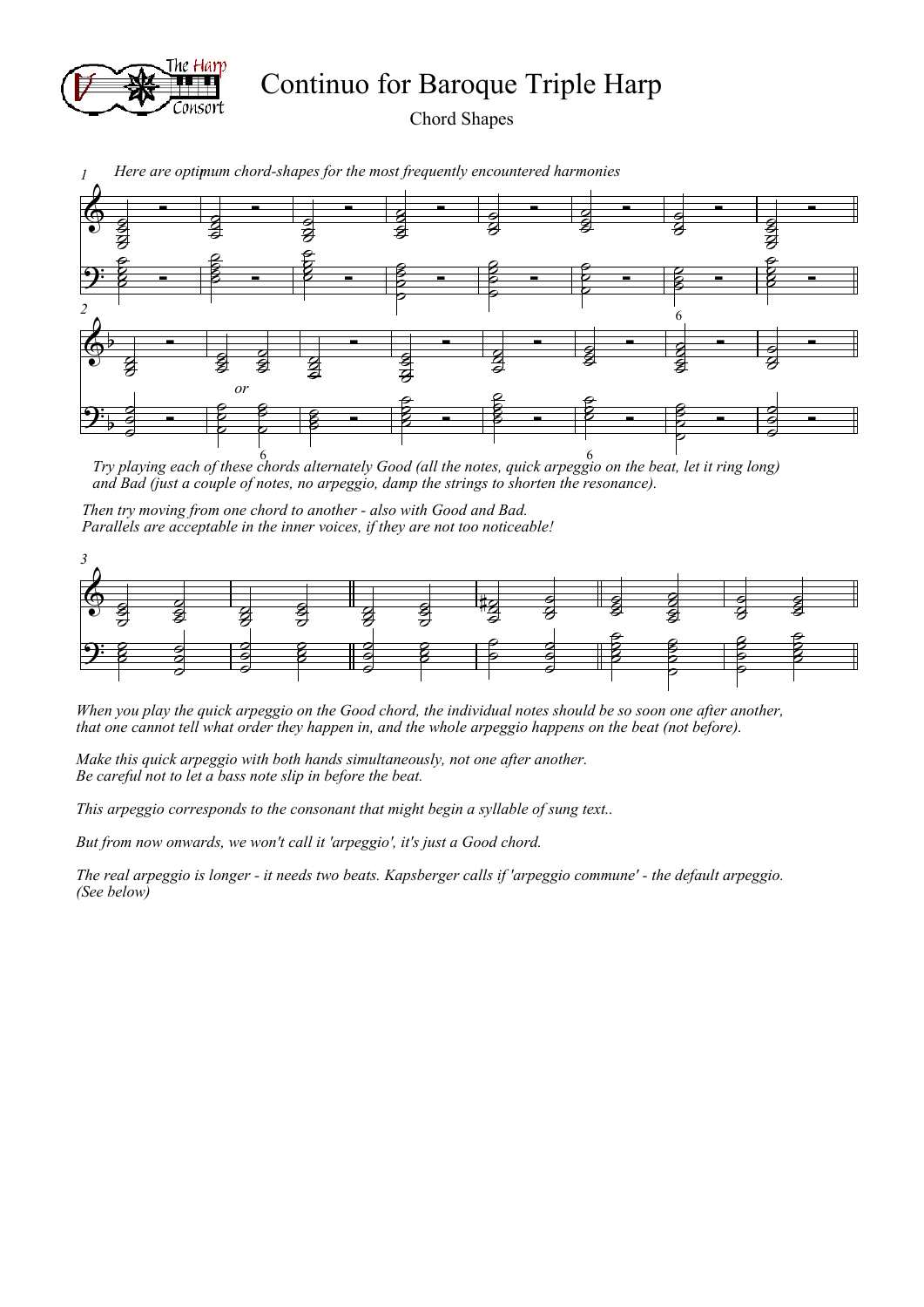

*2 Try the continuo version in other tonalities*







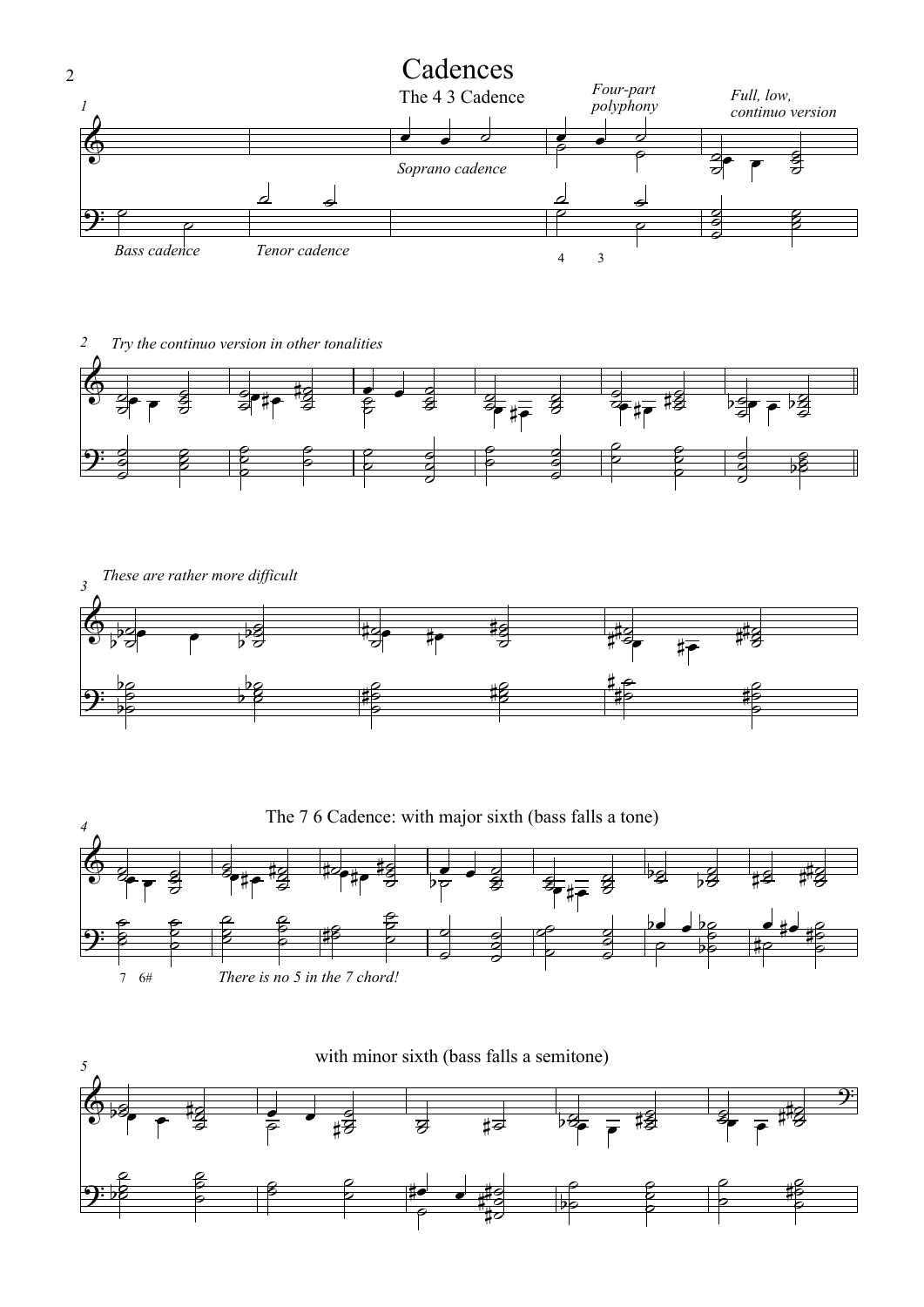

*1:bass note - arpeggio with accelerando & crescendo (slight gap before) - 2: last note*



6 *Try moving from one chord to another.*

*8*

*The voice-leading here looks strange on paper, but sounds fine with the* Arpeggio Commune.

*You can adjust how the voice-leading sounds, by playing a carefully chosen "upper voice" simultaneously with the bass notes.*